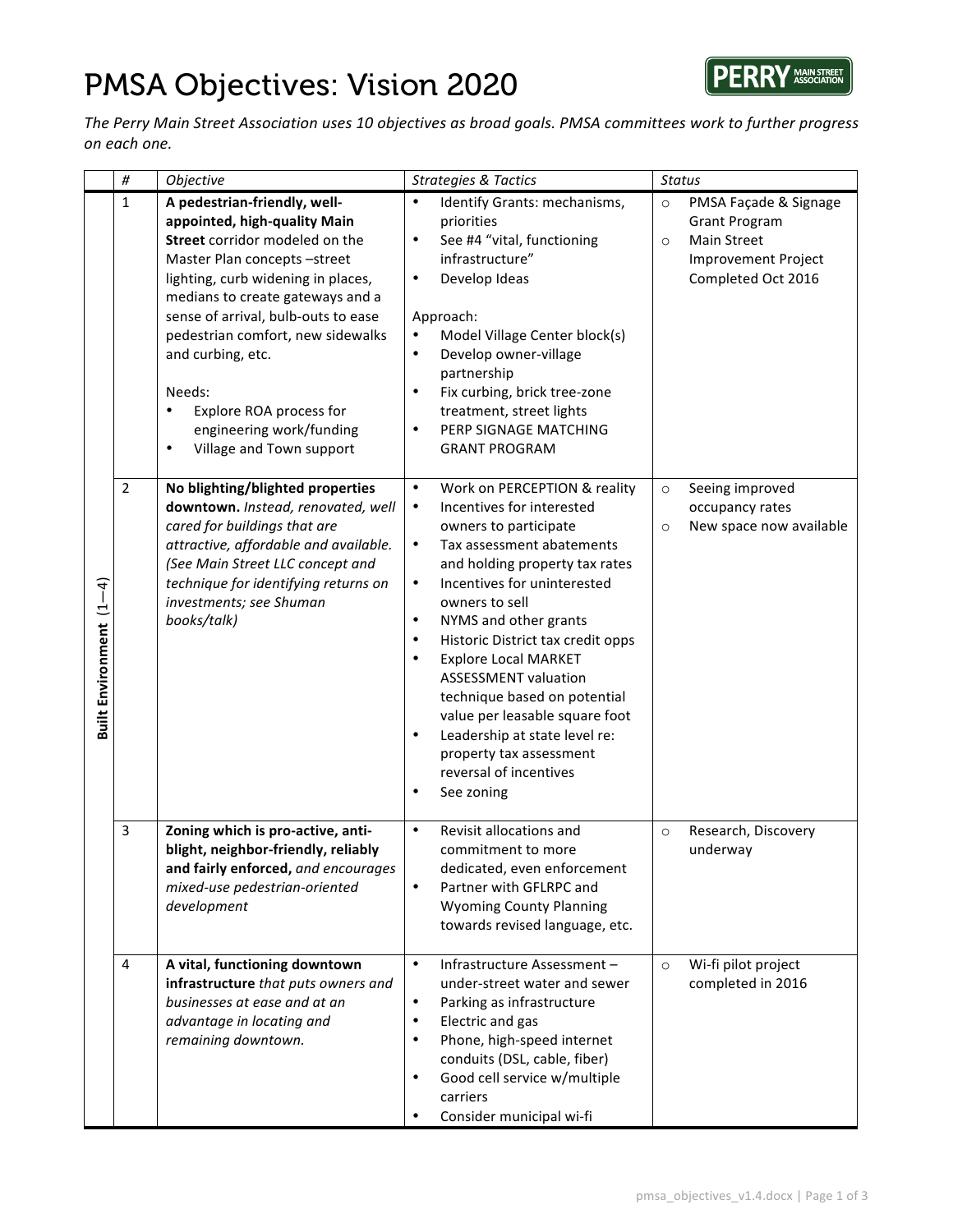## PMSA Objectives: Vision 2020



|                                      | 5                | A thriving network of<br>entrepreneurs, young adults,<br>retrained adults, and financially<br>savvy businesspeople to create<br>businesses for Perry overall and to<br>locate downtown where<br>appropriate                         | $\bullet$<br>$\bullet$<br>$\bullet$<br>$\bullet$<br>$\bullet$<br>$\bullet$<br>$\bullet$ | Training programs in<br>entrepreneurship<br><b>INCUBATOR SPACE</b><br>Recruitment efforts to attract<br>nearby entrepreneurs (see<br>2010 Market Research Study)<br>Restore 1-yr rent-subsidy<br>program<br>Other technical assistance<br>Other financial/loan assistance<br>Assistance from the County<br>Level - IDA, WCBC, WCCC                                                                                                                                                     | $\circ$                       | Research, Discovery<br>underway                                                                                                                                          |
|--------------------------------------|------------------|-------------------------------------------------------------------------------------------------------------------------------------------------------------------------------------------------------------------------------------|-----------------------------------------------------------------------------------------|----------------------------------------------------------------------------------------------------------------------------------------------------------------------------------------------------------------------------------------------------------------------------------------------------------------------------------------------------------------------------------------------------------------------------------------------------------------------------------------|-------------------------------|--------------------------------------------------------------------------------------------------------------------------------------------------------------------------|
| Business Growth (5-8)<br>Stability & | $\boldsymbol{6}$ | Perry area residents who Think<br>Local First, supporting local<br>businesses, volunteering,<br>participating in the community, etc                                                                                                 | $\bullet$<br>$\bullet$<br>$\bullet$<br>$\bullet$<br>$\bullet$                           | Collaborative, cooperative,<br>smart marketing efforts<br>Coupon books, Perry Bucks<br>(WCCC gift card?), downtown<br>gift cards, etc<br>Nurturing of existing downtown<br>events and addition of other<br>downtown events each month<br>to draw residents, keep local<br>businesses top-of-mind & build<br>owner-customer relationships.<br>(See Marketing Study Turgeon-<br>Coogan-Turgeon; Twelve<br>months of Perry from NYMS<br>grant application)<br>Assistance from WCCC, WCTPA | $\circ$<br>$\circ$<br>$\circ$ | Promoting Perry at Silver<br>Lake "Bag Drop"<br>Promotion<br>Development and<br>distribution of PMSA<br>"Concierge Map"<br>PMSA GIVE PERRY Gift<br>Cert program launched |
| $\overline{-8}$<br>Growth (5<br>SS   | $\overline{7}$   | A diverse community of downtown<br>upper floor tenants - residents,<br>artist studios, professional office<br>space, etc - who put feet on the<br>street and support the 1 <sup>st</sup> floor<br>retail, restaurants and services. | $\bullet$<br>$\bullet$                                                                  | Continued upper floor rehab<br>NYMS funds where applicable<br>to help reinvestment in upper<br>floor apartments in order to<br>grow the quality of the units<br>and attract stable residents<br>with disposable incomes.                                                                                                                                                                                                                                                               | $\circ$                       | Advocating for 485a                                                                                                                                                      |
| Stability & Busine                   | 8                | A critical mass of destination retail<br>and services that positions Perry in<br>people's minds as a destination:<br>Gravity                                                                                                        | $\bullet$<br>$\bullet$<br>$\bullet$                                                     | Market Research Study (??)<br>What fits that we don't have?<br>A strategy for recruitment (tied<br>to #1 and #2 above)                                                                                                                                                                                                                                                                                                                                                                 | $\circ$<br>$\circ$            | <b>Stonewall Craftique</b><br>New B2B businesses                                                                                                                         |